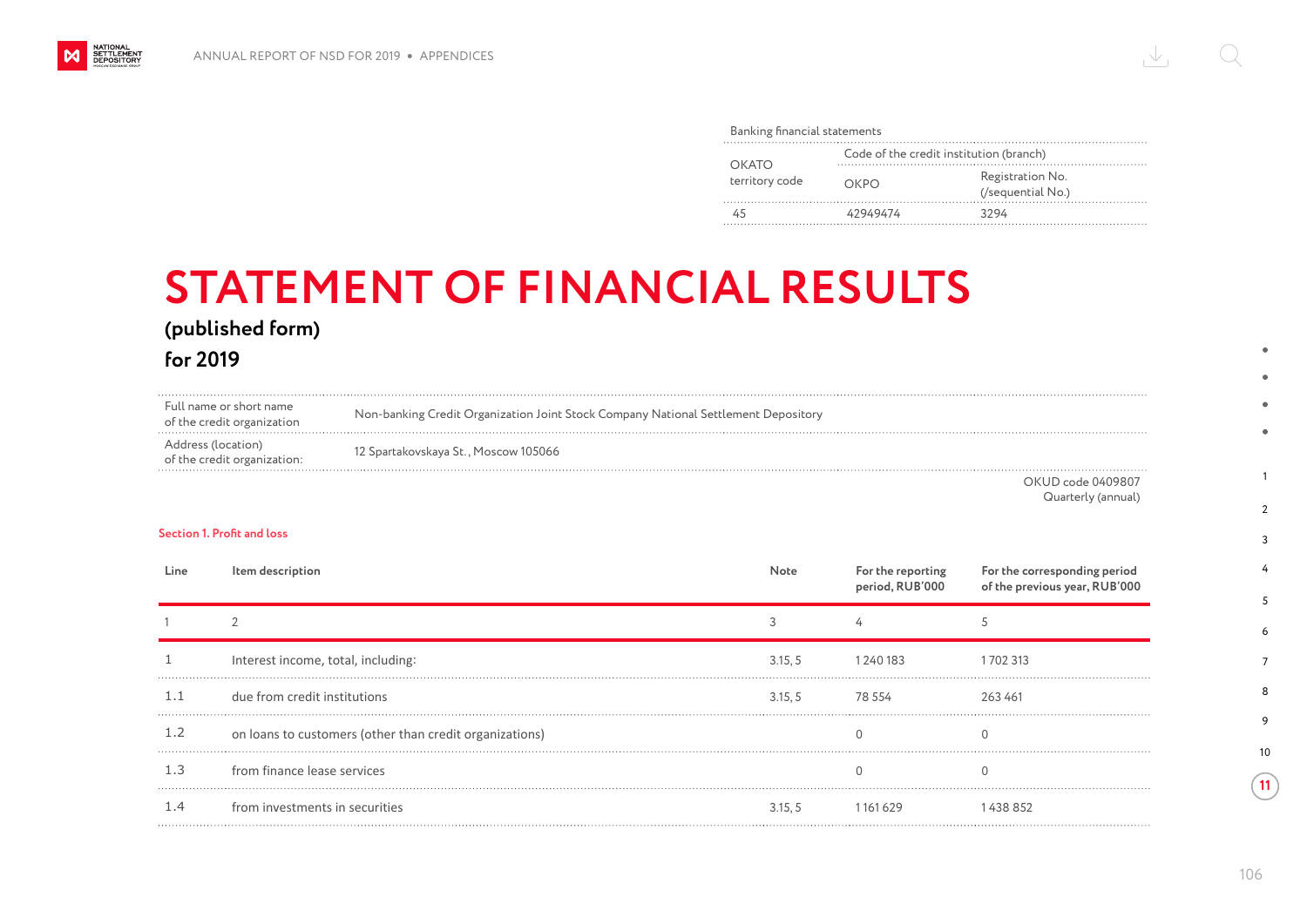$M$ 

| Line | Item description                                                                                                                                                                            | Note    | For the reporting<br>period, RUB'000 | For the corresponding period<br>of the previous year, RUB'000 |
|------|---------------------------------------------------------------------------------------------------------------------------------------------------------------------------------------------|---------|--------------------------------------|---------------------------------------------------------------|
|      | $\overline{2}$                                                                                                                                                                              | 3       | 4                                    | 5                                                             |
| 2    | Interest expense, total, including:                                                                                                                                                         | 3.16    | 219 708                              | 147 906                                                       |
| 2.1  | deposits by credit organizations                                                                                                                                                            | 3.16    | 219 708                              | 147 906                                                       |
| 2.2  | on deposits by customers (other than credit organizations)                                                                                                                                  |         | $\Omega$                             | $\mathbf{0}$                                                  |
| 2.3  | securities issued                                                                                                                                                                           |         | $\Omega$                             | $\mathbf{0}$                                                  |
| 3    | Net interest income (negative interest margin)                                                                                                                                              |         | 1020475                              | 1554407                                                       |
|      | Change in allowance for losses and allowance for expected credit losses on loans and loan<br>equivalents, balances on correspondent accounts and accrued interest income, total, including: | 3.23, 5 | 864                                  | $\mathbf 0$                                                   |
| 4.1  | Change in allowance for losses and allowance for expected credit losses on accrued interest<br>income                                                                                       | 3.23, 5 | 281                                  | $\cap$                                                        |
|      | Net interest income (negative interest margin) after allowance for losses                                                                                                                   |         | 1021339                              | 1554407                                                       |
|      | Net gain on financial assets at fair value through profit or loss                                                                                                                           | 3.17.5  | 2 3 9 6 4 1 0                        | $-62024$                                                      |
|      | Net income from operations with financial liabilities at fair value through profit or loss                                                                                                  |         | $\cap$                               | $\Omega$                                                      |
| 8    | Net gain on securities at fair value through other comprehensive income                                                                                                                     | 3.18.5  | $-14153$                             | $\Omega$                                                      |
| 8a   | Net gain on securities available for sale                                                                                                                                                   |         | $\cap$                               | $\cap$                                                        |
| 9    | Net gain on securities at amortized cost                                                                                                                                                    |         | $\cap$                               | $\cap$                                                        |
| 9a   | Net gain on securities held to maturity                                                                                                                                                     |         | $\cap$                               | $\cap$                                                        |
| 10   | Net gain on foreign exchange operations                                                                                                                                                     | 3.19, 5 | $-18310$                             | 1160917                                                       |
| 11   | Net gain on foreign currency revaluation                                                                                                                                                    | 3.20    | $-1048718$                           | -989938                                                       |

 $\bullet$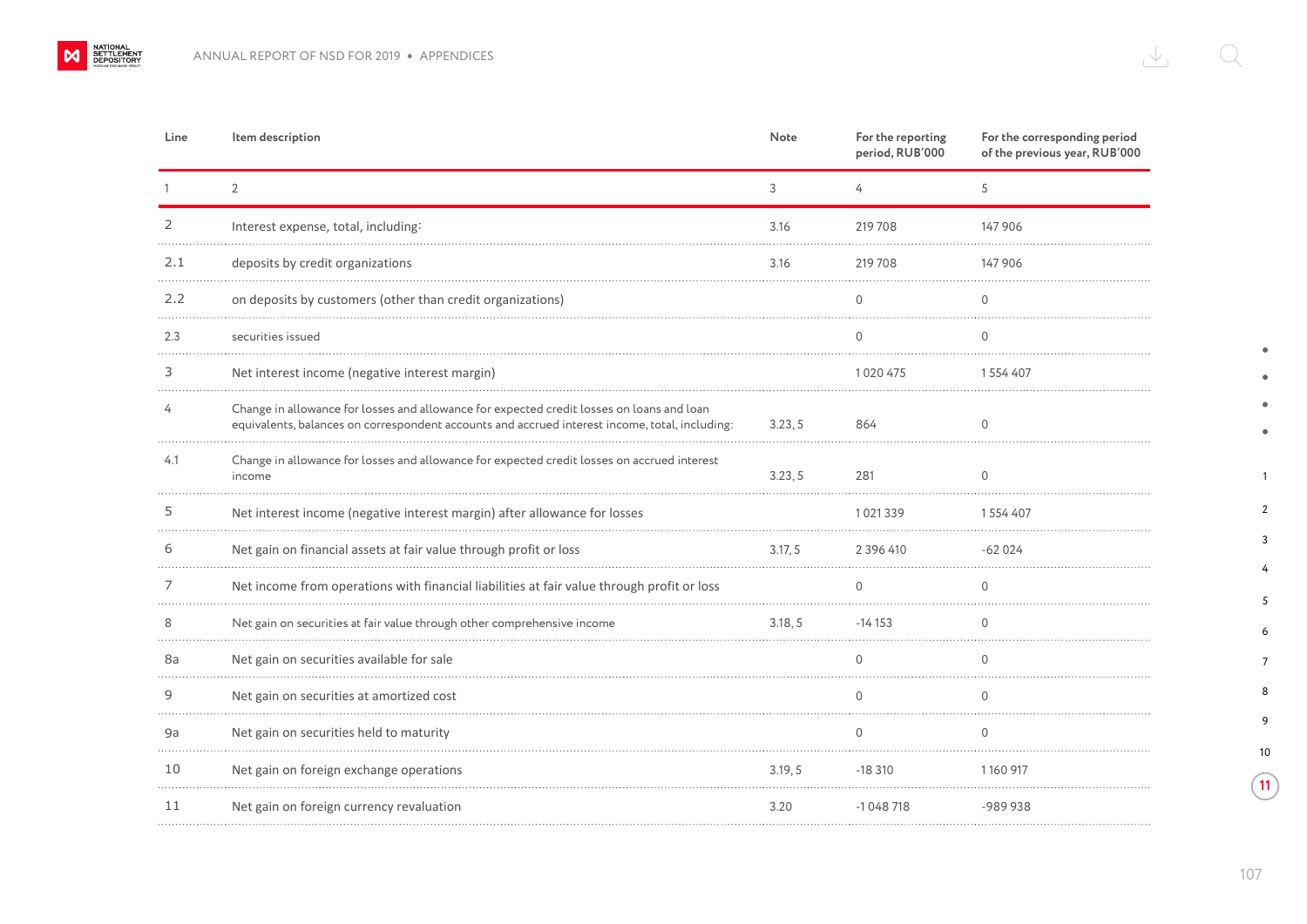$\mathbf{\mathsf{M}}$ 

| Line | Item description                                                                                                                                   | Note    | For the reporting<br>period, RUB'000 | For the corresponding period<br>of the previous year, RUB'000 |
|------|----------------------------------------------------------------------------------------------------------------------------------------------------|---------|--------------------------------------|---------------------------------------------------------------|
|      | $\overline{2}$                                                                                                                                     | 3       | 4                                    | 5                                                             |
| 12   | Net gain from operations with precious metals                                                                                                      |         | $\overline{0}$                       | $\Omega$                                                      |
| 13   | Income from investments in other entities                                                                                                          |         | 0                                    | O                                                             |
| 14   | Fee and commission income                                                                                                                          | 3.21, 5 | 6 0 38 2 6 7                         | 5 2 9 3 0 1 1                                                 |
| 15   | Fee and commission expense                                                                                                                         | 3.22, 5 | 510 983                              | 549 553                                                       |
| 16   | Change in allowance for losses and allowance for expected credit losses on securities<br>measured at fair value through other comprehensive income |         | $-7038$                              | $\Omega$                                                      |
| 16a  | Change in allowance for losses on securities available for sale                                                                                    |         | 0                                    | ∩                                                             |
| 17   | Change in allowance for losses and allowance for expected credit losses on securities<br>at amortized cost                                         |         | $\Omega$                             | $\Omega$                                                      |
| 17a  | Change in allowance for losses on securities held to maturity                                                                                      |         | 0                                    | 0                                                             |
| 18   | Change in allowance for other losses                                                                                                               | 3.23, 5 | 72823                                | $-13382$                                                      |
| 19   | Other operating income                                                                                                                             | 3.24, 5 | 49 26 6                              | 45 5 8 9                                                      |
| 20   | Net income (expense)                                                                                                                               |         | 7978903                              | 6439027                                                       |
| 21   | Operating expenses                                                                                                                                 | 3.25, 5 | 3 2 5 7 7 3 3                        | 2 9 2 0 7 3 7                                                 |
| 22   | Profit (loss) before income tax                                                                                                                    |         | 4721170                              | 3 518 290                                                     |
| 23   | Tax benefit (expense)                                                                                                                              | 3.26    | 1014076                              | 761008                                                        |

In accordance with the procedure for preparing the Statement of financial results as approved by the Bank of Russia, a positive value of the item reflects tax expense.

 $\bullet$ 

 $\bullet$  $\bullet$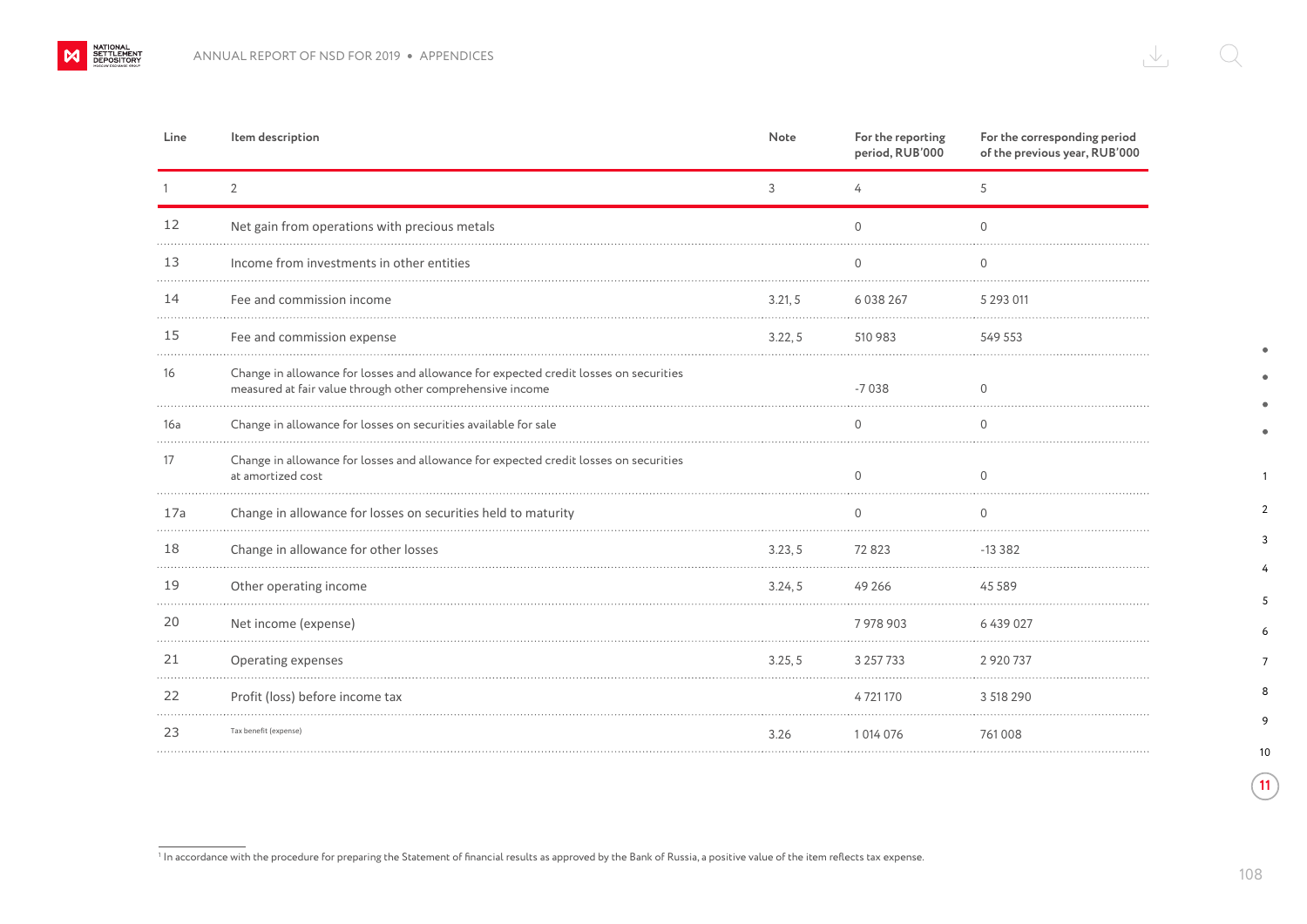| Line | Item description                           | Note | For the reporting<br>period, RUB'000 | For the corresponding period<br>of the previous year, RUB'000 |
|------|--------------------------------------------|------|--------------------------------------|---------------------------------------------------------------|
|      |                                            |      |                                      |                                                               |
| 24   | Profit (loss) from continuing operations   |      | 3707094                              | 2757282                                                       |
| 25   | Profit (loss) from discontinued operations |      |                                      | O                                                             |
| 26   | Profit (loss) for the reporting period     |      | 3707094                              | 2 757 282                                                     |

## **Section 2. Other comprehensive income**

| Line | Item description                                                                                   | Note | For the reporting<br>period, RUB'000 | For the corresponding period<br>of the previous year, RUB'000 |
|------|----------------------------------------------------------------------------------------------------|------|--------------------------------------|---------------------------------------------------------------|
|      |                                                                                                    |      |                                      |                                                               |
|      | Profit (loss) for the reporting period                                                             |      | 3 707 094                            | 2 757 282                                                     |
|      | Other comprehensive income (loss)                                                                  |      |                                      |                                                               |
|      | Items that are not reclassified to profit or loss, total, including:                               |      |                                      |                                                               |
|      | change in property and equipment and intangible assets revaluation reserve                         |      |                                      |                                                               |
| 3.2  | change in revaluation reserve for liabilities (assets) on defined post-employment benefit plans    |      |                                      |                                                               |
|      | Income tax related to items that cannot be reclassified to profit or loss                          |      |                                      |                                                               |
|      | Other comprehensive income (loss) that cannot be reclassified to profit or loss, net of income tax |      |                                      |                                                               |
|      | Items that can be reclassified to profit or loss, total, including:                                |      | 83325                                |                                                               |

1

 $\bullet$ ٠  $\bullet$  $\bullet$ 

2 3 4

10